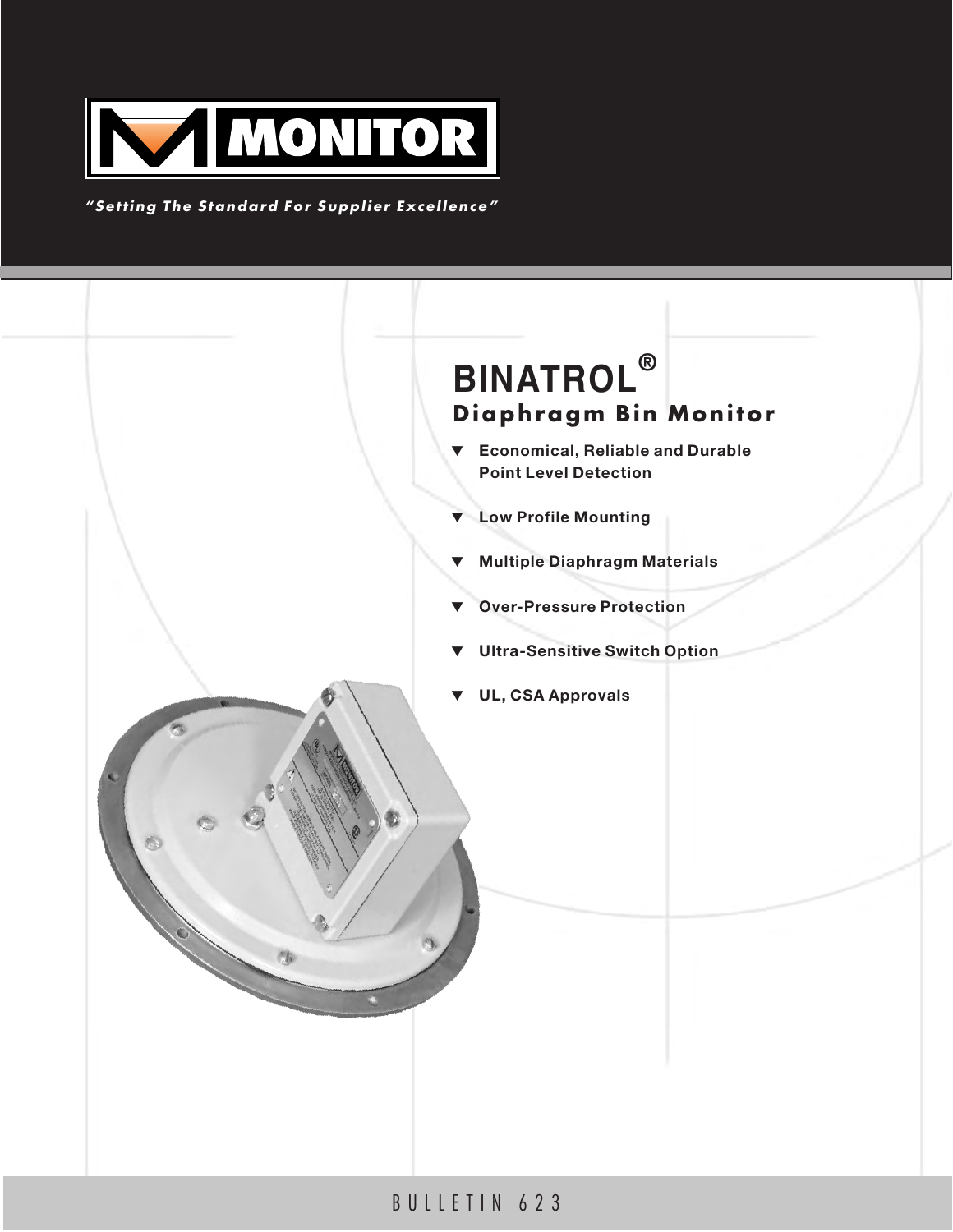

- **Industry's Preferred Diaphragm Unit for Over 30 Years**
- **Economical Point Level Detection in Bins and Hoppers**
- ▼ **Ultra-Sensitive Switch for Lightweight Materials**
- **Unique External Installation and Maintenance**
- **Multiple Diaphragm Materials**

Monitor's line of **BINATROL**® diaphragm bin monitors consists of economical, reliable, and durable point level controls for point level detection of dry bulk materials. The units can be used to eliminate bin overflow, maintain a predetermined material level, indicate plugging of chutes or conveyors or provide any of a number of level control functions. The flush mount, non-intrusive **BINATROL** units are ideally used when vessel size or internal clearance is limited, or where protrusion into a vessel is not acceptable. All installation and servicing, including diaphragm replacement and sensitivity adjustment, can be done from outside the vessel.



## ▼*PRINCIPLE OF OPERA PRINCIPLE OF OPERATION*

A diaphragm bin monitor provides level indication by detecting pressure applied by the bulk material to the sensing diaphragm. The unit is installed to a vessel wall so that the diaphragm is exposed to the material to be sensed. As material contacts the diaphragm, a force is exerted through the diaphragm to a pressure plate within the bin monitor. Physical deflection of the pressure plate activates an internal switch which is user accessible for signaling alarms, lights or PLC inputs. When material recedes from the diaphragm, a light duty spring returns the pressure plate and internal switch back to their original positions.

# ▼*APPLICA APPLICATIONS*

The **BINATROL**® diaphragm bin monitors can be used to detect high, low and intermediate product levels on dry material storage bins. The **BINATROL** can be used on either flat or curved surfaces. For bins with a diameter greater than 12' (3.6m), extra gaskets are not required. For certain applications, the **BINATROL** can also be used to detect plugged or backed-up conveyor chutes. Depending on the selected options and accessories, these units can be used with light powders, granules, materials with varying particle sizes, pellets, and abrasive and corrosive materials. These products are not normally used with materials which are very light, sticky or of large particle size.

| <b>TYPICAL APPLICATIONS INCLUDE,</b><br><b>MONITOR BUT ARE NOT LIMITED TO:</b> |                     |
|--------------------------------------------------------------------------------|---------------------|
| Grain                                                                          | <b>Wood Chips</b>   |
| <b>Chemicals</b>                                                               | <b>Powders</b>      |
| <b>Cement</b>                                                                  | <b>Feed Pellets</b> |
| <b>Sawdust</b>                                                                 | <b>Resin</b>        |
| <b>Regrind</b>                                                                 | <b>Other</b>        |

## ▼*FEA TURES*

## ▼ **Simple Design**

The simple design of **BINATROL** diaphragm bin monitors provides for maximum ease of use. The **BINATROL** operates using a "floating" diaphragm, which is free of the electric switch mechanism. Diaphragm movement as little as 1/32" (0.8mm) triggers the unit. Also, the **BINATROL** requires no auxiliary power source. These features ensure reliable and low maintenance operation.

## ▼ **Adjustable Sensitivity**

The **BINATROL** offers a sensitivity adjustment that is accessible from outside of the bin and easily adjusted with a screwdriver. If needed, sensitivity adjustment can be done without removing the unit from the vessel.

## ▼ **Low Profile Mounting**

The low profile mounting of the **BINATROL** eliminates major protrusions into the bin. This minimizes obstruction of the material flow in the vessel or chute.

## ▼ **Overpressure Protection**

The **BINATROL** incorporates a sensing plate which provides for overpressure protection. This prevents damage to the unit due to heavy loads. If a heavy load is applied to the sensing plate, a mechanical stop prohibits the plate from exerting excessive pressure on the sensitivity spring.

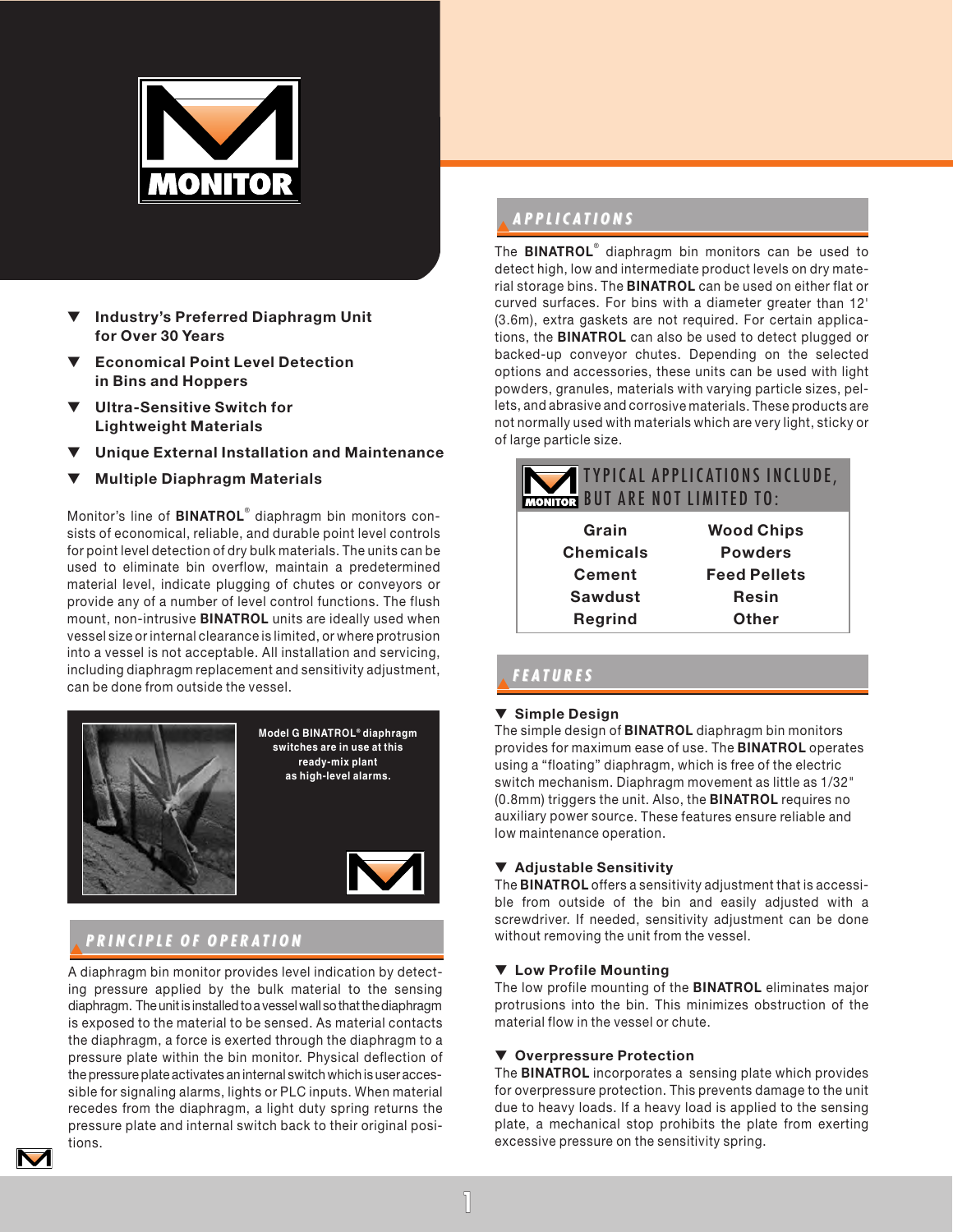### ▼ **External Installation/Maintenance**

One of the biggest assets of the **BINATROL** is the ability to install and maintain the unit from outside of the vessel. All parts are accessible from outside of the bin, without removing the mounting flange. This enables installation and basic maintenance without removing the unit. For applications which require installation from within the bin, this can also be easily accomplished.

## ▼*MODELS*

#### ▼ **MODEL G**

The Model G is the most basic **BINATROL**® diaphragm bin monitor. It provides accurate point level control on most bin types for products ranging from pellets to fine powders.

#### ▼ **MODEL GX**

The Model GX offers all the features of the Model G, but is specially designed for applications that require Class II dust-ignition proof approval.

### ▼ **MODEL GX-SS**

The Model GX-SS is the dust-ignition proof version of the Model G with a type 321 stainless steel diaphragm. This diaphragm provides corrosion resistance when used with corrosive materials or added protection in abrasive applications.

## ▼*OPTIONS*

## ▼ **Diaphragm Materials**

The Model G and GX **BINATROL**® units are available with two different diaphragm materials.

#### **Standard Diaphragm:**

The standard diaphragm is constructed of neoprene and is compatible with most basic applications.

#### **Teflon**® **Diaphragm:**

A Teflon® diaphragm is available for use in high-temp applications. This diaphragm can also be used with some sticky materials.

### ▼ **Ultra-Sensitive Switch**

The Model G, GX and GX-SS units come with a standard SPDT switch. However, for applications involving lightweight materials, Models G and GX can be specified with an ultra-sensitive switch.

## ▼*ACCESSORIES A CCESSORIES*

## ▼ **HYCAR® Cover**

Monitor offers a HYCAR® (oil resistant) cover for the diaphragm for watertight applications and to provide additional abrasion resistance. This cover is typically used with Models G and GX.

## ▼*SENSOR MECHANICALS SENSOR MECHANICALS*

**DIMENSIONS ARE SHOWN IN INCHES WITH MILLIMETER EQUIVALENT IN BRACKETS**



## ▼*ORDERING INFORMA INFORMA TION*

#### **Model G:**

- 7-8100 Neoprene diaphragm, standard switch
- 7-8101 Neoprene diaphragm, ultra-sensitive switch
- 7-8104 Teflon® diaphragm, standard switch
- 7-8105 Teflon® diaphragm, ultra-sensitive switch

#### **Model GX:**

- 7-8150 Neoprene diaphragm, standard switch
- 7-8153 Neoprene diaphragm, ultra-sensitive switch
- 7-8152 Teflon® diaphragm, standard switch
- 7-8151 Teflon® diaphragm, ultra-sensitive switch

#### **Model GX-SS:**

7-8156 Stainless steel diaphragm, standard switch

#### **Hycar Cover:**

7-2009 HYCAR® diaphragm cover